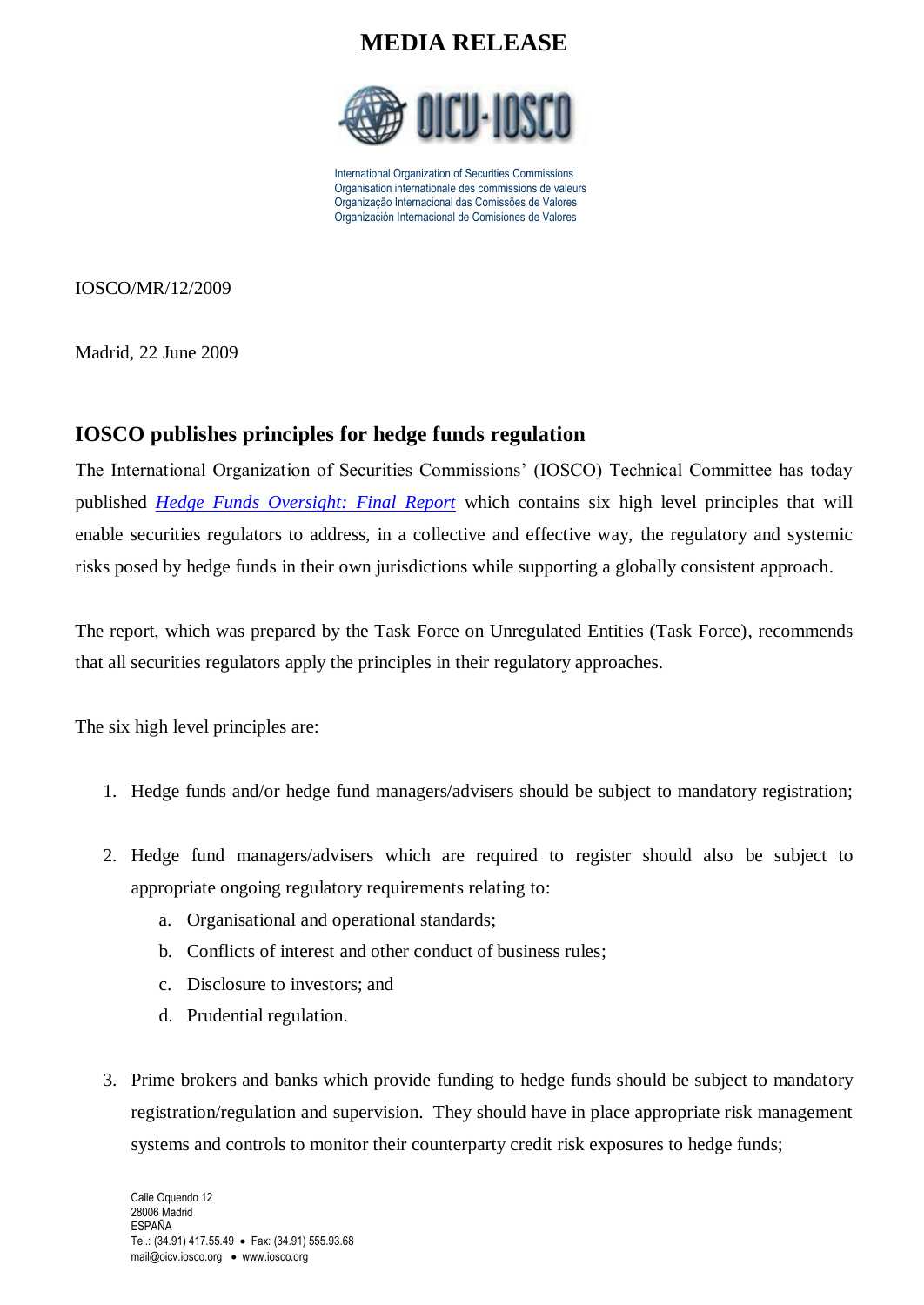

International Organization of Securities Commissions Organisation internationale des commissions de valeurs Organização Internacional das Comissões de Valores Organización Internacional de Comisiones de Valores

- 4. Hedge fund managers/advisers and prime brokers should provide to the relevant regulator information for systemic risk purposes (including the identification, analysis and mitigation of systemic risks);
- 5. Regulators should encourage and take account of the development, implementation and convergence of industry good practices, where appropriate;
- 6. Regulators should have the authority to co-operate and share information, where appropriate, with each other, in order to facilitate efficient and effective oversight of globally active managers/advisers and/or funds and to help identify systemic risks, market integrity and other risks arising from the activities or exposures of hedge funds with a view to mitigating such risks across borders.

Kathleen Casey, Chairman of the Technical Committee, said:

"Securities regulators recognise that the current crisis in financial markets is not a hedge fund driven event. Hedge funds contribute to market liquidity, price efficiency, risk distribution and global market integration. Nevertheless the crisis has given regulators the opportunity to consider the systemic role hedge funds may play and the way in which we deal with the regulatory risks they may pose to the oversight of markets and protection of investors.

"The application of these principles, in a collective, cooperative and efficient way, can provide regulators with the tools to obtain sufficient, relevant information in order to address the regulatory and systemic risks posed by hedge funds."

The Task Force was chaired by the CONSOB of Italy and the Financial Services Authority of the United Kingdom. It was established in November 2008 to support the initiatives undertaken by the G-20 to restore global growth and achieve reforms in the world's financial systems.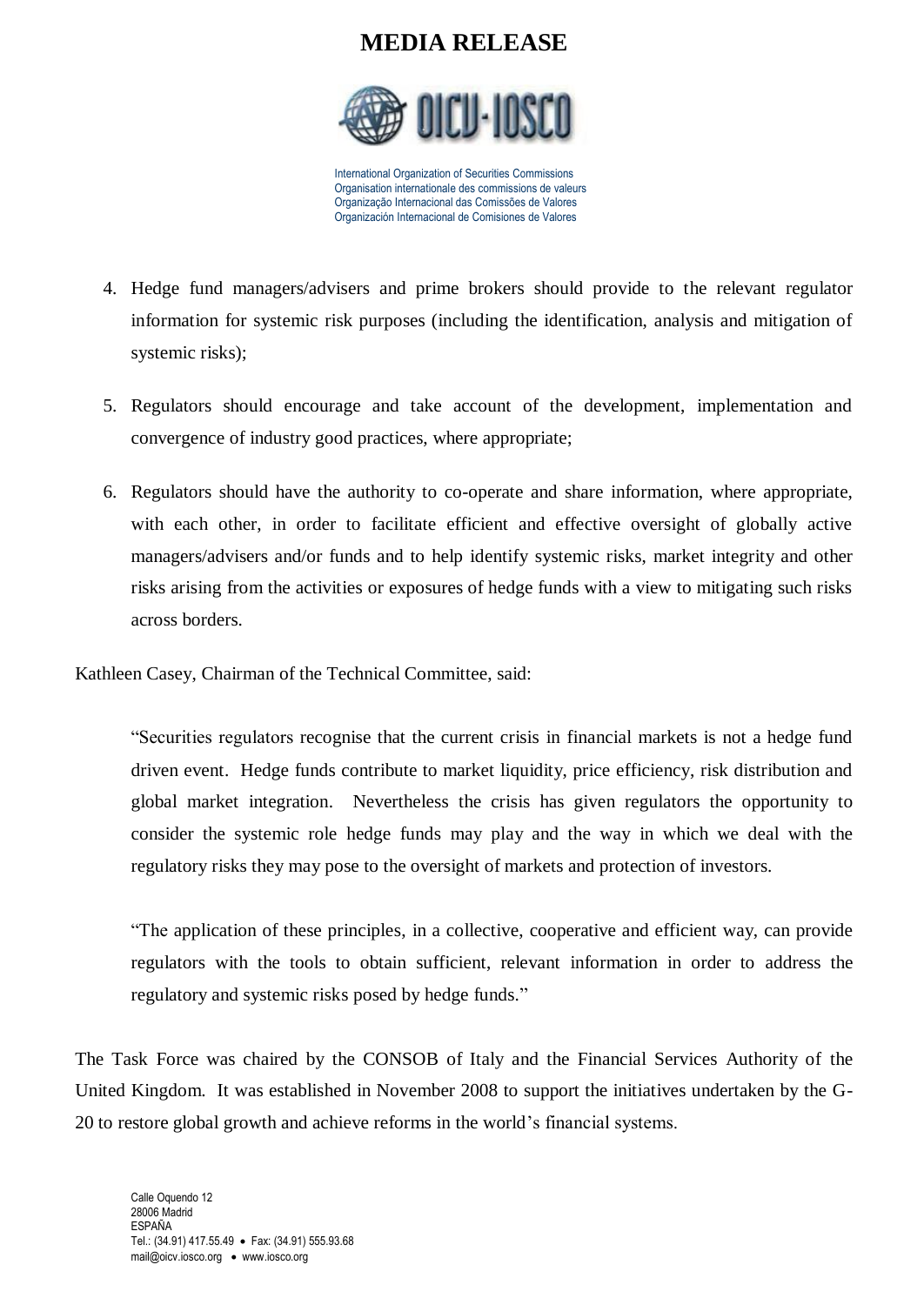

International Organization of Securities Commissions Organisation internationale des commissions de valeurs Organização Internacional das Comissões de Valores Organización Internacional de Comisiones de Valores

The Task Force will continue to work to support the implementation of these standards by its members and to deal with future regulatory issues that may arise in relation to hedge funds. It will act as the contact point with prudential regulators and banking standards setters, as well as other regulatory bodies such as the Joint Forum and the hedge fund industry in relation to the development and implementation of industry standards of best practice.